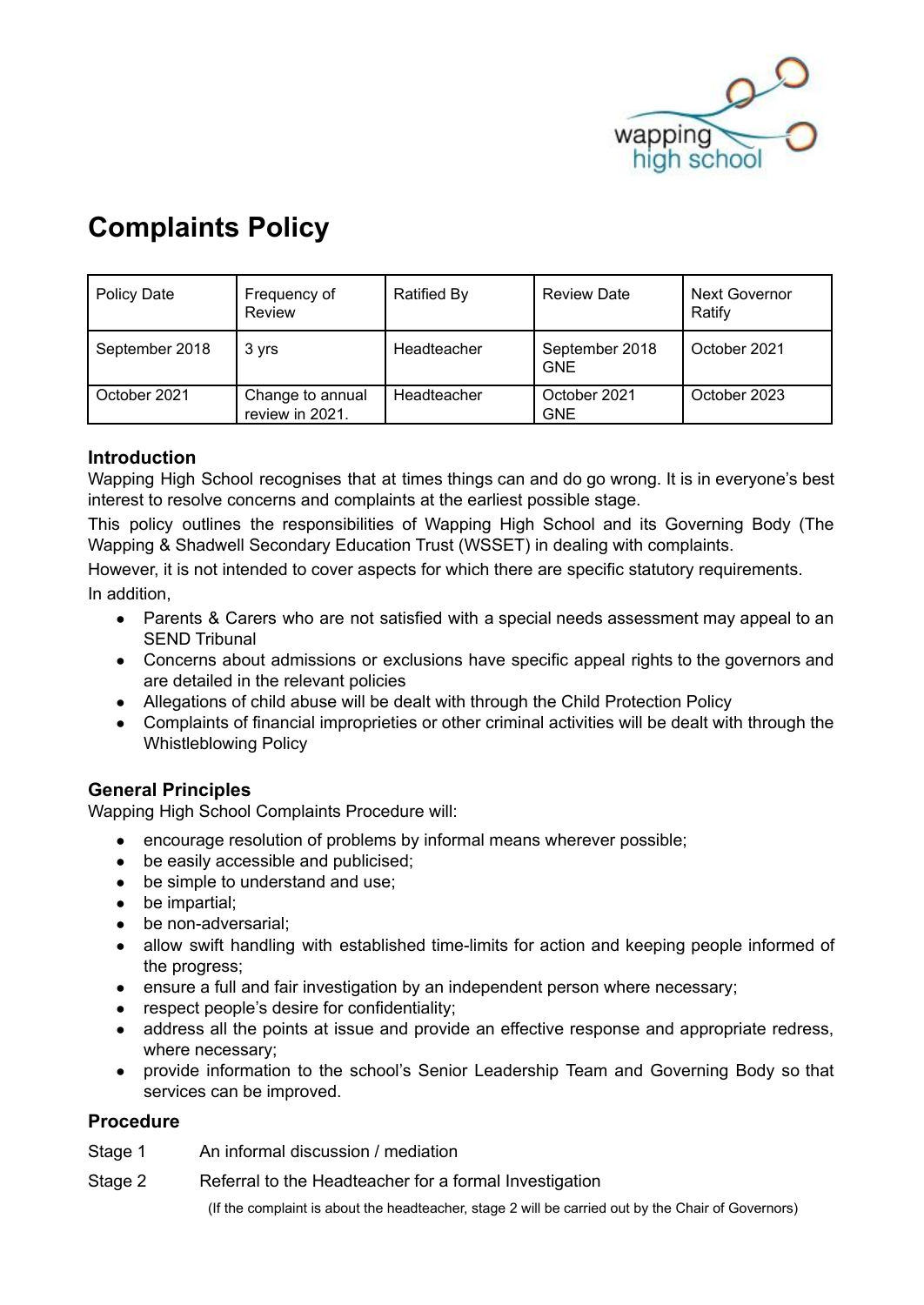

- Stage 3 Review by the Chair of Governors
- Stage 4 Review by an Independent Panel
- Stage 5 Referral to the Department for Education

Note: If a complaint is made directly against the Headteacher the procedure begins at Stage 2.

## **Stage 1 An informal discussion / mediation**

It is widely accepted that the vast majority of concerns and complaints can be resolved informally to the full satisfaction of those who raise them. There are many occasions where concerns can be resolved straight away, providing the complainant with the benefit of an immediate response, and avoiding the need to submit a formal complaint.

Concerns may be raised with any member of the staff depending on the type of issue to be discussed.

By their nature, we do not impose specific time-scales for dealing with concerns at this stage, or monitor them formally, although all issues will be considered as quickly and effectively as possible.

The person who raised the issue will be informed of any action to be taken to resolve it and if appropriate this will be confirmed in writing.

Should the person who raised the issue be unsatisfied by the outcome the Headteacher should be informed.

# **Stage 2 Referral to the Headteacher for Investigation**

If a complainant is unhappy with the outcome from stage 1, they will be offered, before a formal investigation begins, an informal meeting with the Headteacher to discuss their concerns and wishes. It may still be appropriate to reach an informal resolution at this point. The Headteacher will also support the complainant in deciding whether the complaint is best dealt with through this policy or another statutory procedure, and will advise the complainant on the next steps they may need to take.

If it is agreed to deal with the complaint through this policy, then a formal written complaint should now be provided to the Headteacher. This will be acknowledged within 3 school days of receipt.

The Headteacher will now nominate a senior member of staff who will act as an Investigating Officer (IO) on behalf of the Headteacher who will now conduct an investigation.

During the investigation:

- Interviews and statements will be taken as necessary.
- All persons interviewed will have the right to be accompanied or represented by a friend, relative or colleague at discussions and hearings.

Every effort will be made to ensure that a written response will be sent to the complainant within 10 school days of the initial acknowledgement. The response will determine whether or not the complaint has been upheld, the reasons why and what action, if any, will be taken.

If the person remains dissatisfied after this response, they should refer to Stage 3 below.

A summary of complaints will be reviewed by Governors as per the Quality Assurance Policy.